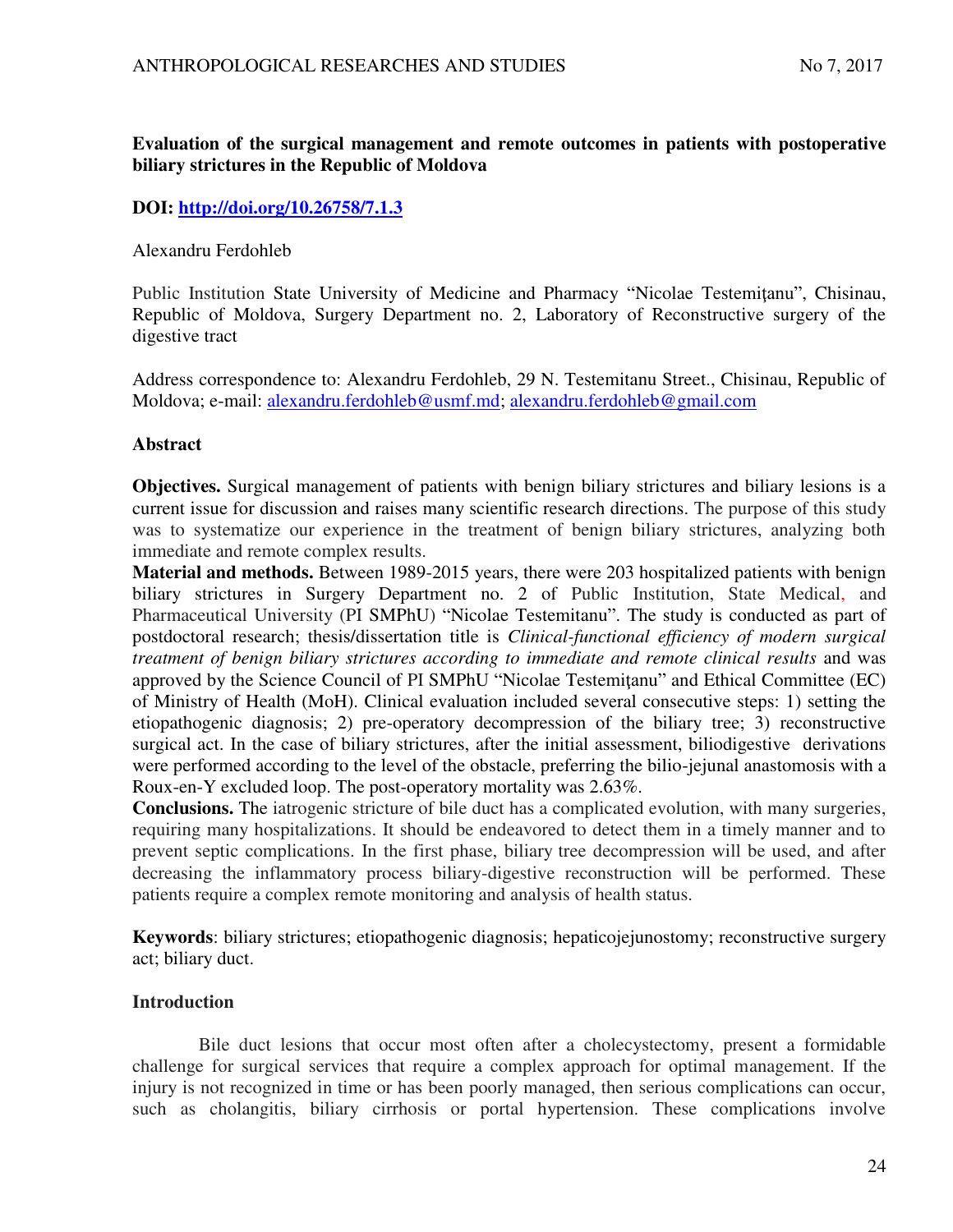considerable a cost for treatment, loss of employment and long-term disability (Sadiq, et al., 2012; DeSantibanes, et al., 2008).

The incidence of biliary injuries during open cholecystectomy is reported to be about 0.1- 0.2% (Sadiq, et al., 2012; Laura, et al., 2013). The incidence of biliary injuries during laparoscopic cholecystectomy is certainly greater than the one following open cholecystectomy and according to published data varies between 0.4-0.6% (Turcu, et al., 2011; Laura, et al., 2013; DeSantibanes, et al., 2008). It is also noteworthy that after laparoscopic cholecystectomy bile injuries are more severe and complex than those encountered during an open cholecystectomy (Lau, et al., 2007).

In order to define the types of biliary lesions (BL), there have been proposed several classifications of BL, but none is universally accepted because each has its own limitations. Among them, a fundamental role is played by Bismuth's classification and Strasberg's classification, which are most commonly used by practitioners. Bismuth's classification addresses the group of patients presenting an established biliary stricture and distributes patients based on the level of damage, which is a determining factor of the evolutionary result (Bismuth, et al., 2001). Dr. Sikora amended type III strictures in type IIIa / IIIb, according to Bismuth, depending on the level of confluence of hepatic ducts, being intact or destroyed (Sikora, et al., 2003). Strasberg's classification applies to acute injury with bile leaks, lateral damage and sectioning (Strasberg, et al., 1995). A subgroup of transections (type E according to Strasberg) incorporates Bismuth classification. The major disadvantage of these classifications is that some important factors affecting the result are not presented, such as the vascular lesions, time until recognition of the damage, the presence of biliary fistula (internal/external), portal hypertension, liver function, and the presence or absence of previous reparatory operations. The Hannover classification is the most refined in terms of the combination of classification of Strasberg and Bismuth and is addressed directly to the assessment of biliary-vascular lesions (Bektas, et al., 2007). Hopefully a comprehensive classification system, universally accepted at all levels of surgical services, will be proposed in the near future and will mandatorily include all the relevant parameters that influence long-term outcome (Lau, et al., 2007).

A detailed clinical evaluation and a thorough preoperative preparation are important factors for a successful management of a patient with BL. The major preoperative aim is to document the degree of liver dysfunction, to establish the exact level and type of stricture, the presence or absence of biliary infection, and to investigate possible complications such as secondary biliary cirrhosis and portal hypertension or possible biliary fistula. Besides BL diagnosis, it is also equally important to detect the associated medical risk factors, especially liver disease coexistence, electrolyte dysfunction, coagulation, metabolic or in association with infection disorders.

In this context, our study focuses on what happens after the damage has already been produced and the surgical modality for solving the existing problems. The moment of BL repairs is critical, especially when we realize that the first attempt to repair is the best in terms of long-term outcome. The outcome of main bile duct injury is an increase of diameter, wall thickening, an increase in proliferative connective cells and an increase in elastic fibers. One important relevant aspect is the presence of inflammatory infiltrate in the wall of bile duct wall. In an elective situation, a minimum period of 3 months after the injury and reconstruction is optimal for the resolution of edema and tissue inflammation from the biliary-hepatic region and for a proximal dilatation of the biliary tree (DeSantibanes, et al., 2008; Keith, et al., 2000). In patients with an total external biliary fistula, the interval from injury to reconstruction can be extended to six months, in order to provide the appropriate surgical management, which will ensure the return of externalized bile in the digestive tract, avoiding electrolyte disturbances and development of acholia (Hotineanu, Ferdohleb, et al., 2005). Unjustified haste in trying to solve an injury at an early stage by reconstruction is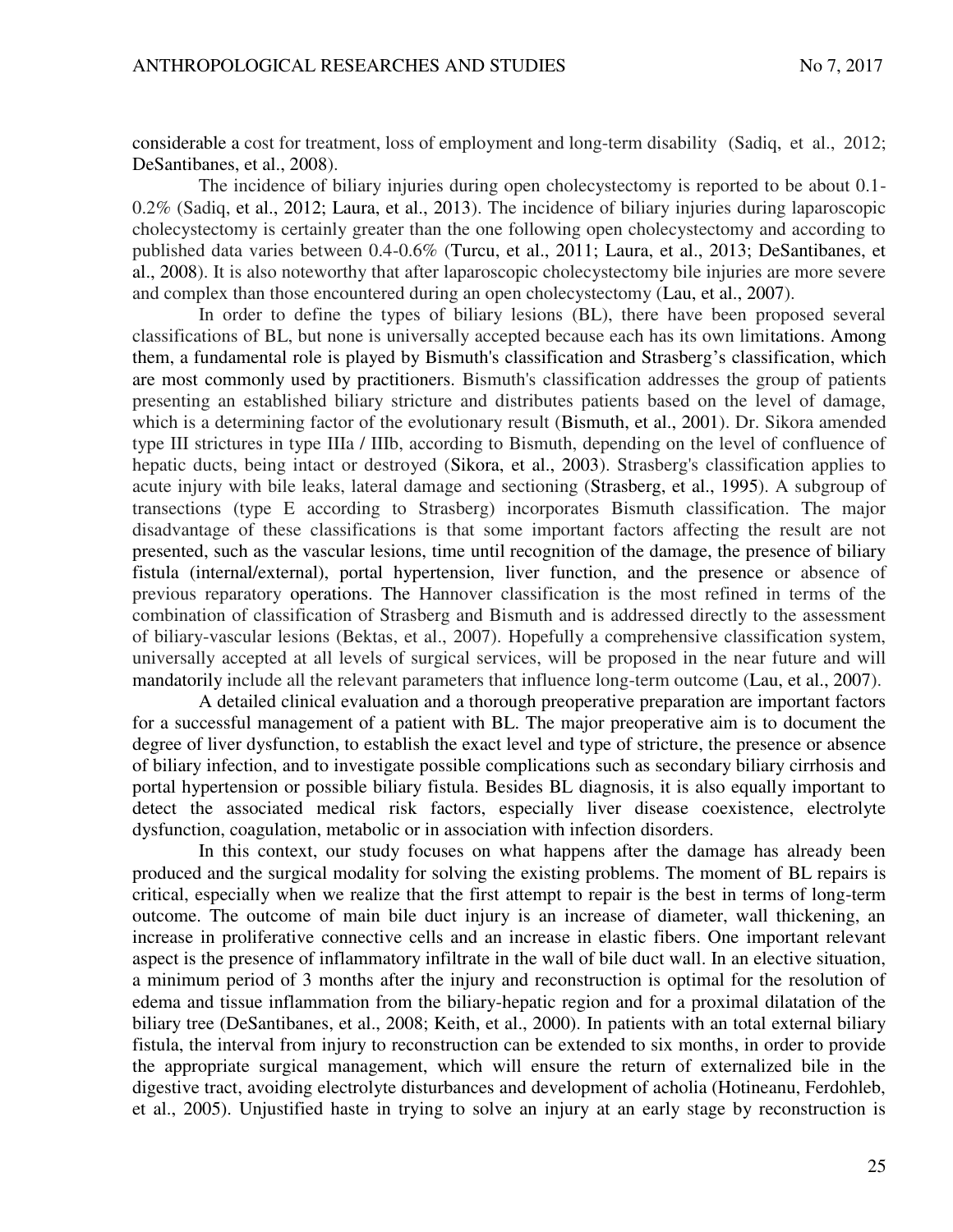associated with a high risk of bile leak postoperatively - 30%, forming a distant stricture - 25% and a high mortality - 30% (Sadiq, et al., 2012; Jacques, et al., 2001).

The aim of the management of bile stricture is to restore the flow of bile in the gastrointestinal tract through a bypass that prevents reflux cholangitis, biliary sludge duct which is formed due to stasis and the formation of gallstones, re-stricture of the bile duct or chronic progressive liver injury. The surgical reconstruction is superior to other techniques, such as percutaneous or endoscopic (balloon dilation or stenting). Hepaticojejunostomy (HJA) is the gold standard in the treatment of biliary strictures. The key surgical principles associated with a successful reconstruction of biliary stricture are the exposure of healthy, well-vascularized stump bile that drains the entire liver, and preparation of a corresponding segment of intestine (usually a loop Roux-en-Y of jejunum> 80 cm) to make close edges and tension free anastomosis – mucosa to mucosa (Han Liu, et al., 2015; Nagino, et al., 2002). Hepp-Couinaud technique for accessing the left hepatic duct under the base of the quadratus lobe enables repair of high lesions, performing a bypass with reliable results. A side-to-side HJA, performed through a longitudinal incision of the left hepatic duct, produces a large anastomosis, minimizes the dissection behind the biliary tract and reduces the risk of excessive devascularization of liver ducts (Winslow, et al., 2009; Bachellier, et al., 2001).

The data from a few tertiary centers presents the postoperative mortality ranging from 5% to 8% (Leslie, et al., 2012). In the last decade, with perfected surgical techniques and management of biliary strictures addressed, there is a considerable decrease in operative mortality with many consistent series reporting *zero* perioperative deaths (Mercado, et al., 2011). Risk factors adversely affecting the survival rate are age, repeated reconstructive surgery, significant comorbid medical condition, sepsis, bile, and secondary biliary cirrhosis.

Several factors must be considered when discussing the long-term outcomes after reconstruction addressed to biliary strictures. Several tertiary care centers reported a satisfactory result in 80-90% of patients. Important factors, presented at scientific forums, underline that predictors of adverse outcome typically include proximal strictures (Bismuth type 3 and 4), multiple previous attempts of reconstruction, presence of parenchymal liver disease, portal hypertension, difficult biliary anastomosis, biliary sepsis, lack of experience of the surgeon (Sadiq, et al., 2012; Sikora, et al., 2008).

Psychosocial repercussions of BL are high; most patients are in the most productive years of their lives. When faced with a serious post-operative complication, requiring major surgical reconstruction carried out by several specialists, a program with integrity assessment and rehabilitation is needed, being a major cost to the health system. Despite the excellent results in long-term reconstructive surgery, Quality of life (QoL) is modest and not well documented. Current studies are often incomplete and do not allow these goals to be established on this difficult issue.

#### **Materials and methods**

The study is conducted as part of postdoctoral research; thesis/dissertation title is *Clinicalfunctional efficiency of modern surgical treatment of benign-biliary strictures according to immediate and remote clinical results* and was approved by the Science Council of Public Institution, Stat Medical and Pharmaceutical University (PI SMPhU) "Nicolae Testemiţanu" and Ethical Committee (EC) of Ministry of Health (MoH).

The sample was composed by 203 patients with iatrogenic biliary lesions secondary to laparoscopic or open cholecystectomy, gastric resections, admitted at the Surgery Clinic no. 2 between the 1989-2015 years, were looked after (Figure 1).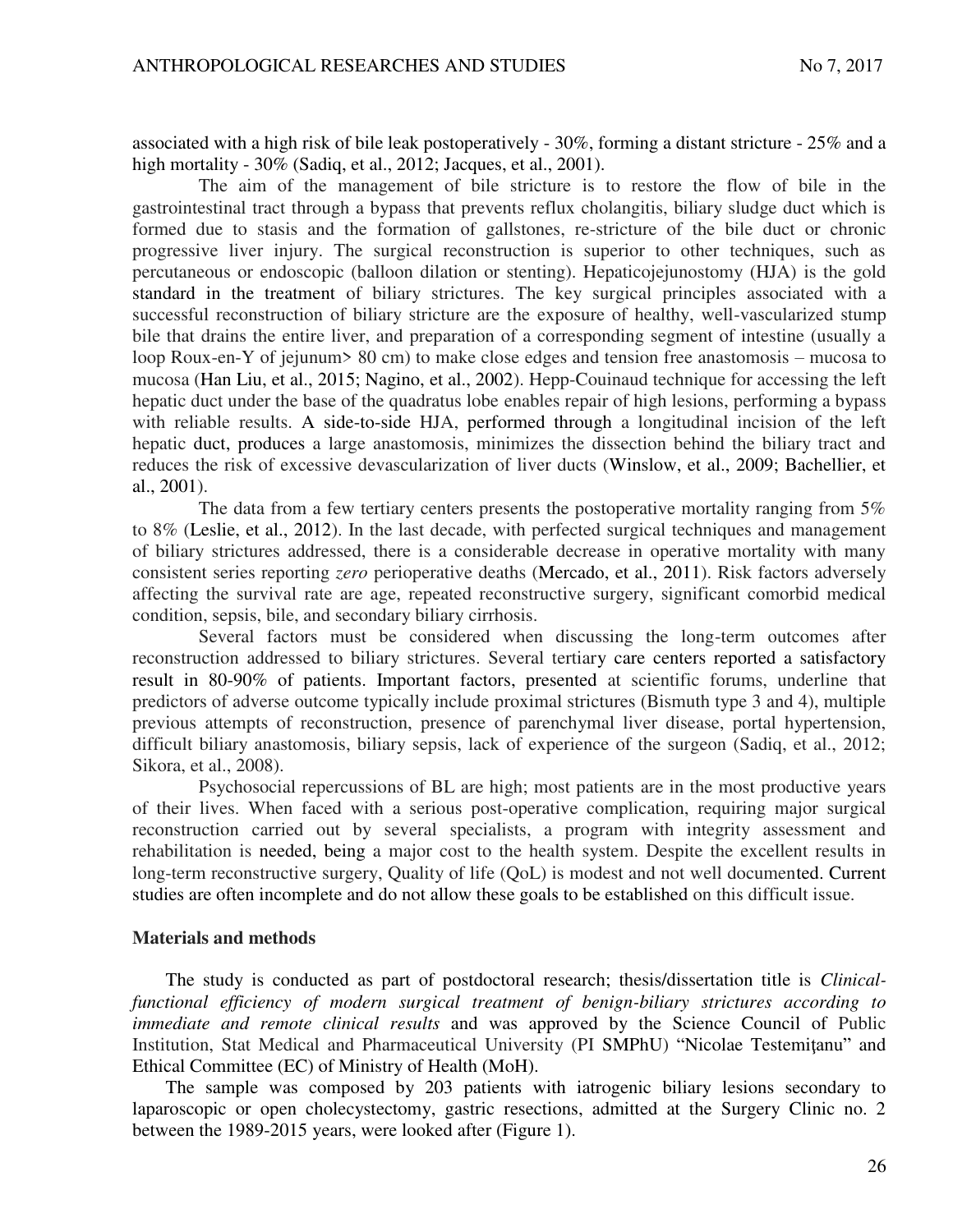



Most patients came from other surgical services though also from Surgery Clinic no.2. The author noticed the stage of immediate detection of biliary tree lesion, followed by the reparatory stage, aimed to restore the integrity of the biliary tree with plastic elements (external drainage) of bile duct wall and bile duct drainage on the outside and inside. The first stage followed by the period of elimination of infection foci of local septic complications, of biliary sepsis, jaundice, correction of liver function. This lesional period was followed by a period of 3 months, which in some difficult cases extending up to 6 and even 12 months when patients received care at their residence and preparatory treatment for the reconstructive stage.

According to the sex of the patients, a preponderance of biliary lesions in women was established, with a ratio of  $M/F = 1/4.49$  that corresponds proportionately to the number of cholecystectomies performed. Conversely, male patients frequently present cholecystitis of greater difficulty, gangrenous cholecystitis, destructive cholecystitis with per-vesical abscesses, generating a ratio of 76 M to 40 F. In the study group, 93 (45.8%) of the patients with biliary lesions underwent surgery for acute cholecystitis. Inflammation and swelling made the tissues more friable, vascular and biliary elements more difficult to identify and thus the entire area of the triangle Calot more vulnerable.

The average age of patients was  $49.13\pm0.89$  years, showing the prevalence of working population, which obviously had a significant social impact. The age varied between 21-78 years. The patients aged under 50 years represent about 50% of the cases; 91 cases (44.8%) were iatrogenic injuries secondary to open cholecystectomy - usually, cases of acute cholecystitis or situations of major fibrosis with deformation of the report of the gallbladder and bile vascularcomplex. The complexity of the majority of cases required their resolution in open access, often during night hours with inadequate anesthetic relaxing, with inaccessible space under the liver, and adding to that a possible inadequate sized incision. In 107 cases (52.7%), lesions were secondary to laparoscopic cholecystectomy. Often these situations are generated by sclera-atrophic cholecystitis, anatomical abnormalities, intraoperative bleeding. Gastric resections for complicated ulcers with penetration caused iatrogenic lesions in only 5 cases (2.5%). The studied cases were classified according to the injury of the biliary tree. Statistical evaluation of time when the lesions took place, helped to elucidate the presence of unexpected injuries and another phenomenon that facilitated the emergence of a possible injury. We called this the human factor, namely the periodic fatigue. It is cumulative and precedes the traditional holidays, reaching the maximum before winter or spring vacations. Certainly, fatigue phenomenon could only facilitate but is not a decisive factor for bile duct injury. This phenomenon does not show any significant gender difference. It is generally a unique phenomenon due to its ethiology.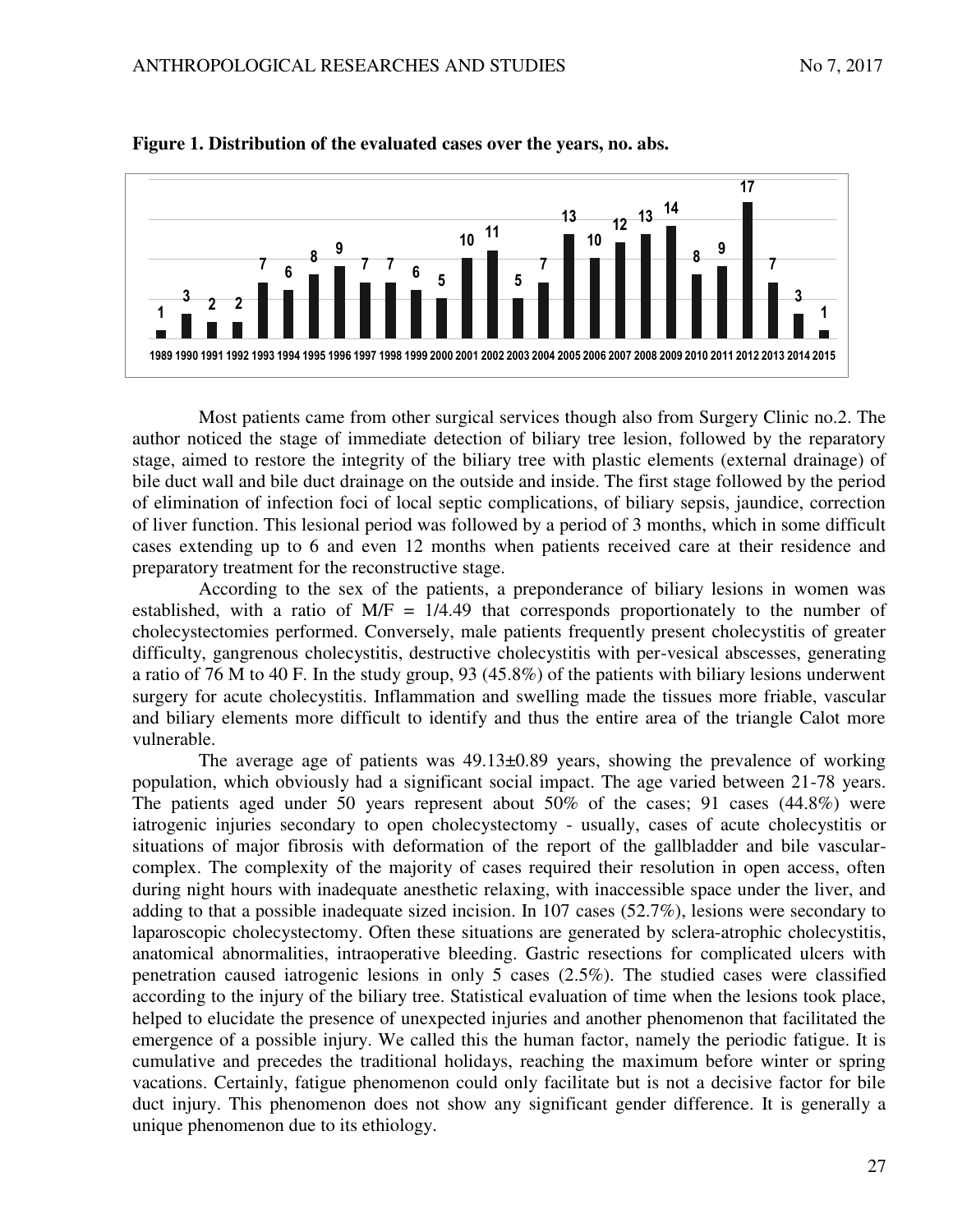Injuries included full or partial transections of the main bile duct and damage of right and left liver channels. According to Strasberg's classification, 98% of the lesions were major ones, belonging to the D-E classes. One group of lesions was represented by those with complete bile duct injury, essentially by clamping, suturing or transection of the main biliary duct (MBD). Another group was composed by those where injury of MBD was partial, leaving the possibility of communication with the distal part of MBD. This is of particular importance for the eventual possibility of setting the block through minimally invasive methods.

Major injuries of E type according to Strasberg classification occurred as a result of a misinterpretation of the local anatomy and given the infundibular fibrosis and bleeding motivated by variations of the cystic artery and its report with the cystic duct.

Usually, in these cases, the surgeons were experienced, proficient in laparoscopic techniques. Scenarios of lesions E type were that main bile duct was mistaken for the cystic duct and then clamped and transectioned. D type lesions were usually a destructed cholecyst with major edema in the region of the hepatic pedicle, with modified anatomy or the presence of a scleroatrophic cholecystitis with an intrahepatic location, presenting severe changes of the anatomic pattern in the region of Calot triangle. Often in these situations there was the need for excessive electrocautery, even when manipulating on MBD wall, favoring the formation of bedsores in the future with any bile leaks.

At this stage, the moment of BL detection is very important in the surgical strategy. The most interesting observation is that the remote result is directly proportional to the time of lesion detection and the type of injury. Diagnosis within 24 hours can avoid local septic complications, the progression of mechanical jaundice and liver failure. We received an immediate assessment of lesions in 16 cases (7.9%) and a delayed diagnosis in 187 cases (92.1%). Immediate appreciation in 16 cases (7.9%) allowed us to avoid septic complications, cholangitis in the postoperative period. Late diagnoses were usually established in the surgical departments from the territory when the consulting specialist was invited from university clinics.

Analyzing the data, we can assert that there is no correlation between total or partial damage when immediate detected. We examined a group with a prevalence of biliary lesions detection within 4-7 days. During this period, local septic complications, biliary peritonitis, and eminent jaundice were already recorded. There are patients where postoperative clinical evolution was examined and detection was made when severe septic complications were already present. This is due to the evolutionary specificity of biliary peritonitis, for which hyperdynamic septic shock is clinically unlikely. The group where the lesion was detected during a period exceeding eight days was formed by patients who developed external biliary fistulas, a reason for transferring them to a tertiary center for diagnosis. Their postoperative clinical evolution was satisfactory, with only a drain on safety bilious discharges. As a side note, the postoperative septic complications were not evaluated in these patients.

Laparoscopic surgery has changed the whole mechanism of injury. We found such type of damage as total or partial clipping, total transection of MBD, or excessive electrocautery. The direct assessment can be made only by the surgeon who performs the correction operation. Often, the procedure is performed during night hours, in local hospitals. The details of the mechanism are hidden by the medical staff for ethical reasons, often disregarding the gravity of local septic process, which makes it difficult to observe the real statistics of this complication frequency. We classified the lesion types grouping them into total and partial lesions, which could be achieved through analysis of patient charts, surgical protocols, etc.

In the study group, 187 cases (92.12%) were transferred to the clinic from other surgical services. The rest was represented by the clinic's own patients - 16 cases (7.88%), which constituted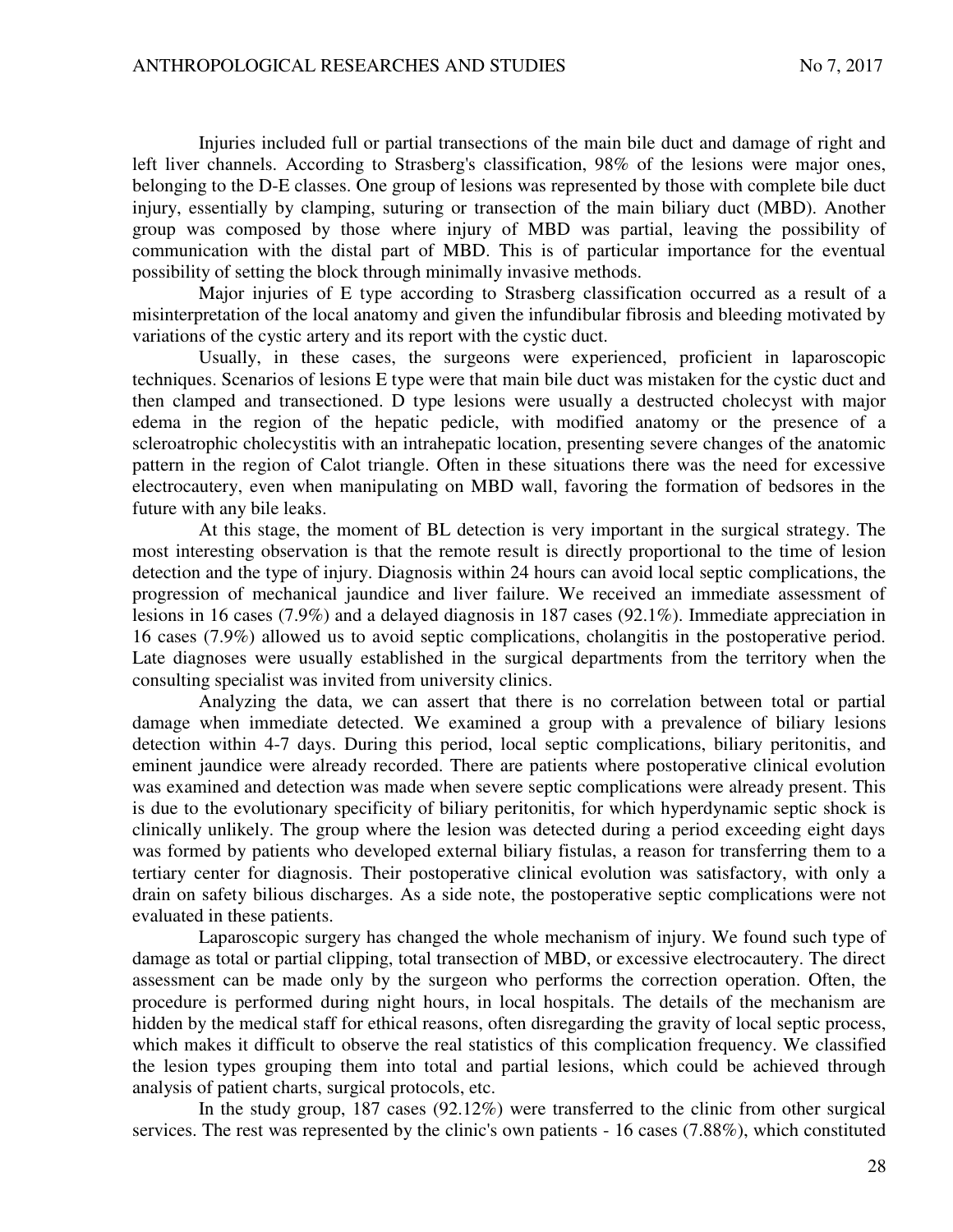0.05% of all cases of cholecystectomies performed during that period in the clinic. Once the suspected lesion was confirmed, an indication for emergency reconstructive surgery was made, aiming to restore the bile flow and biliary tree drainage, as well as to prevent major septic complications. Usually, in the clinic, there is a 24 hours evaluation period for the lesion. The range of immediate interventions included both classic operations such as MBD plasty CBP with Robson or Kehr drainage, external hepaticostomy with micro-jejunostomy type Delany, minimally invasive endoscopic interventions - stricture dilation with a balloon, endoscopic stents in stages.

For the diagnostic of biliary lesions, a series of investigations were carried out: blood samples analysis, instrumental examinations (sonography, ERCP, CT, MRI, relaparoscopy). In laboratory tests, cholestasis indicators of liver function such as bilirubin, AlkalinePhosphatase (AP), GammaGlutamylTransPeptidase (GGTP), ALanineTransaminase (ALT) and ASpartateTransaminase (AST) are the most useful. In patients with lesions, cholestasis and biliary stenosis, changes are recorded for the following parameters: serum bilirubin, AP, GGT are raised; transaminases indicators will not be modified if the liver is not affected and there is no cytolysis; elevated transaminases indicate damage to the liver parenchyma and secondary development of hypoalbuminemia or biliary cirrhosis; prolonged prothrombin time occurs due to impaired liver synthetic function.

Any reconstruction of bile duct must meet the following requirements: a) fibrous tissue excision of proximal bile; b) providing a broad anastomosis; c) the presence of intact mucosa with no inflammatory processes at all  $360^{\circ}$  of the anastomosis line; d) a good vascularization of the suture line; e) lack of tension on the anastomosis line. Any surgeon should aim to respect completely these principles. Definitely, there are difficult cases where it is practically impossible to achieve all the criteria. It is undisputed that scar tissue excision and exclusion of tension on the anastomosis level can be obtained almost always.

In situations when these principles are not respected, due to the complexity of the case, it is recommended to use Hepp-Couinaud or Smith Marlow techniques. Application of the anastomosis suture line will be made termino-lateral to the intestinal loop. Atraumatic sutures will allow the installation of a qualitative biliojejunal anastomosis in a single plane. After finishing the posterior lip, if the bile duct is less than 15 mm, it is required to drain the mouth of the anastomosis. The experience of recent decades has allowed refusal from drainages in "U", because these drainages are very traumatic and keeping them long in the biliary tree promotes chronic cholangitis and facilitates biliary cirrhosis. Their use is very limited and concerns cases where it is impossible to apply a functional anastomosis due to a high risk of stenosis at distance. Currently, draining of the anastomosis mouth with good hydrodynamic effects and with minimally traumatic to the biliary tree is popular. Based on our experience, we give priority to Veolker process. Typically, a silicone tubing size 16 Fr is used. Duration of keeping the drain tube is individual, usually not exceeding six weeks (Figure 2).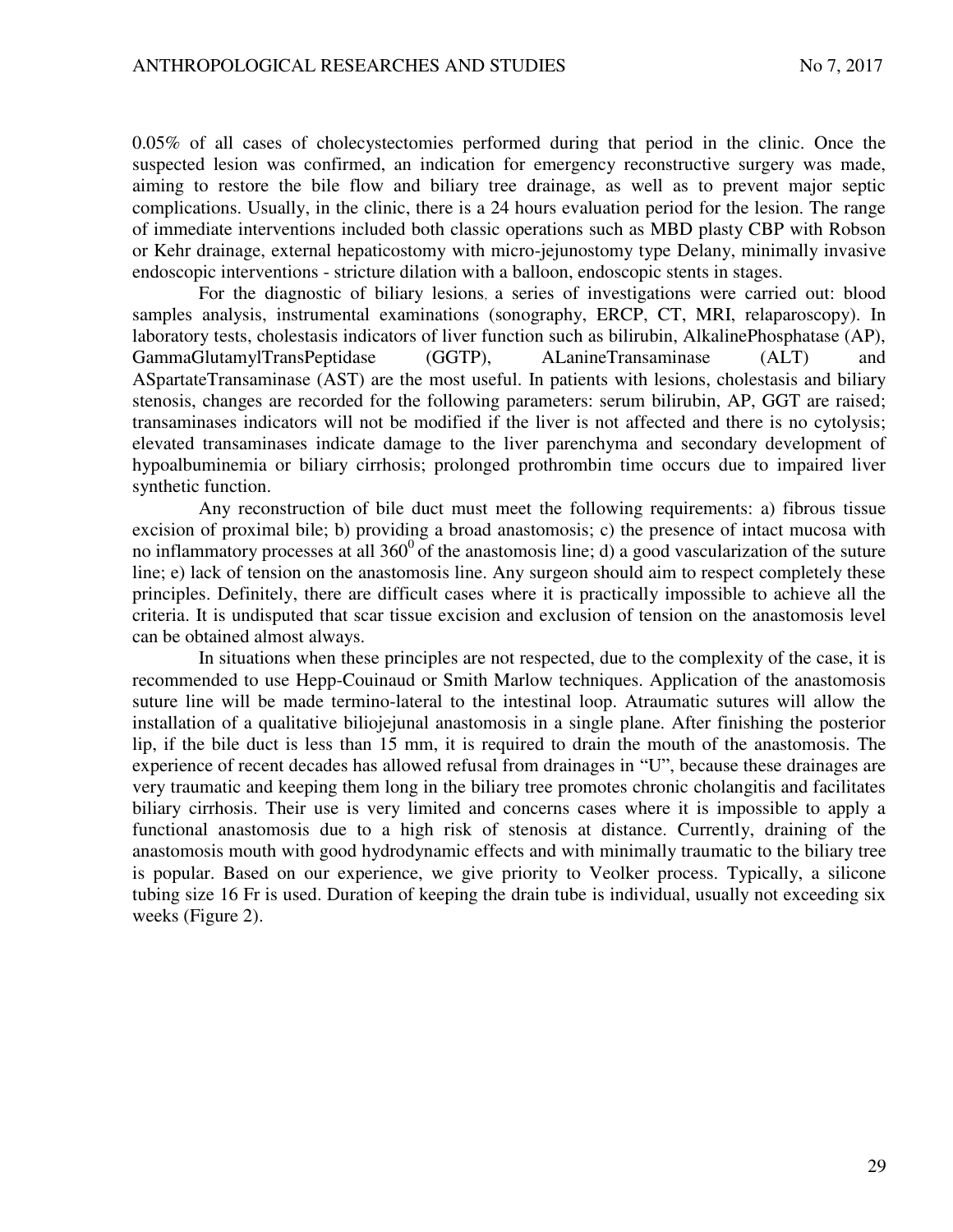

**Figure 2. Hepaticojejunostomy anastomosis with Veolker drainage.** 

For type I and II Bismuth strictures, resorting to a choledochojejunostomy, creating a Roux-en-Y end-to-side anastomosis, it is already a recognized standard. Usually, in this situation we encounteres a pretty "long" stump, which adjusts well to the intestinal mucosa, thus consolidating the anastomosis. The surgeon has a choledoc of sufficient length for maneuvers of bile stump in order to apply the suture, only on healthy tissues. In 82 cases (40.4%) with the Type I and II strictures we used choledochojejunal anastomosis drained by means of a Völker drain. At 16 patients (7.9%) we observed a dilatation of the common bile duct over 2 cm and a local anatomy that was favorable, which allowed us to refrain from transanastomotic drainage.

For high Bismuth strictures, either type III and IV, hepaticojejunostomy has to overcome greater challenges such as a small bile stump and a major fibrosis process. For such situations, Hepp-Couinaud technique has been proposed. The edge of III liver segment and hepatogastric ligament will be prepared intraoperatively. In the place where hepatogastric ligament passes into Glisson's fascia, a hilar plaque is formed. The hilar plaque is prepared and through its intersection, the junction of liver channels will be reached. The dissection will continue on the left duct the latter being maximally denuded of tissue. The method is based on the fact that the left channel is usually outside the liver parenchyma. Fibrous tissue from the bottom of the common hepatic duct will be dissected. The hepatic stump will allow the Petersen method – introduction of a metal catheter into the duct.

The last step will ease to a maximum the exposure of the left channel. The anterior wall of the left duct will be incised – the incision starts from the junction up on the left channel. The maneuver will allow us to do a proper size anastomosis. We will resort to a lateral side stoma with ordinary sutures in a single layer. Typically this anastomosis requires intraluminal drainage for 6 months. Usually, Hepp-Couinaud technique allows an ideal mucosal confront and avoidance of anastomosis strictures at distance. During our research, this technique was used on a lot of 90 cases  $(44,3\%)$ .

From technical viewpoint, the most difficult cases, were type IV strictures  $-15$  cases (7.4%). The difficulties were increased by the postoperative cicatriceal process, by the lack of common bile duct and the involvement of junction of right and left hepatic duct in the scar. The applied technique allowed the individualization of hepatic pedicle, the identification and dissection of the hepatic artery to the hilum and section of the hilar plaque in order to indentify right and left hepatic ducts, and exploring CBD with the metal explorer.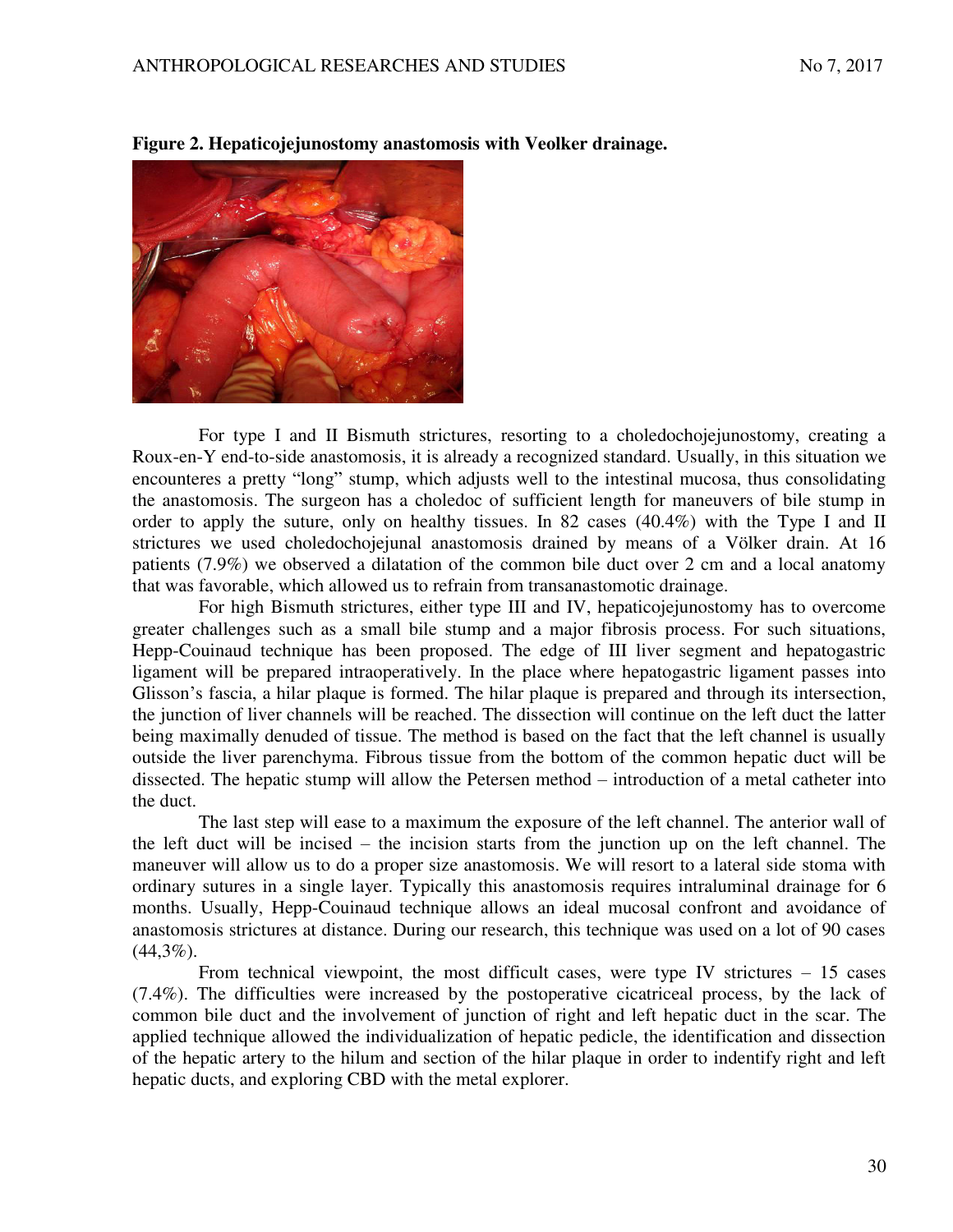

## **Figure 3. Double hepaticojejunostomy**

Double hepaticojejunostomy with a Roux-en-Y excluded loop and mandatory transanastomotic drainage of both ducts according to Voelker, was performed. A basic principle for these anastomoses was the use of atraumatic PDS type suture 5/0 or 6/0 - in a single layer with a thorough appropriation of mucosal tissue and total exclusion of original sclerotic tissue (Figure 3).

### **Results**

Iatrogenic bile duct strictures are only histologically benign, otherwise they behave clinically as malignant diseases, presenting a tendency to progression, being severe through their general repercussions, and difficult to correct surgically, with a tendency to relapse, or developing severe postoperative complications. Therefore, we prefer the first reconstructive intervention to be radical, solving the stricture.

Immediate postoperative complications were occurred in 27 cases (13.3%). Some patients had general/local complications, like postoperative pneumonia, wound infection, persistence bile leak after 72 hours postoperatively. They were generated by the presence of cholangitis, transient mechanical jaundice and technical difficulties in forming a biliodigestive anastomosis. Most often, we noticed complications in patients who had severe lesions and suffered from biliary peritonitis. The presence of excess local fibrous tissue and persistent cholangitis facilitated a severe clinical course with immediate complications. All cases of postoperative complications were managed conservatively and did not require repeated surgery. Postoperative mortality at the reconstructive stage was absent as a result of preoperative preparation, the proper decompression of the biliary tree and intensive therapy performed both preoperatively and postoperatively with antibacterial, liver and volume correction.

Postoperative outcomes consisted of clinical, biochemical and ultrasound control after 1 month, 3 months, 6 months and annually thereafter for detecting possible signs of anastomotic malfunction. Where there were suspicions, complex investigations like CT or MRCP were performed. Some patients were followed up at the regional district or city hospital. The most effective method was the direct contact with each patient in Surgery Clinic no. 2.

The main monitored parameters were: biochemical indexes of cholestasis and hepatic cytolysis, sonography for the permeability of the biliary tree, MRCP scan and dynamic functionality test assessed by sequential bilio-scintigraphy. Resort episodic confinement was signed to define the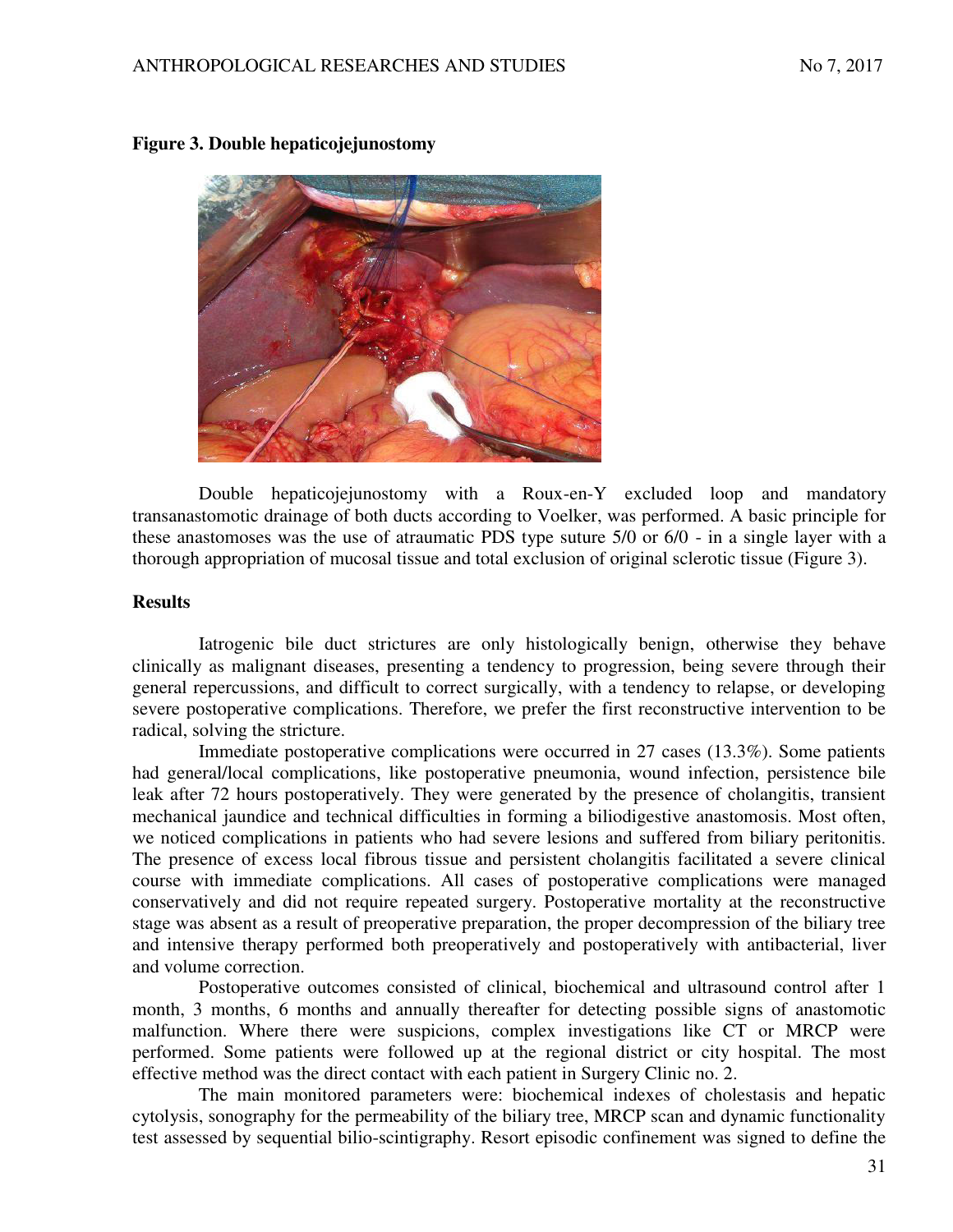clinical status of the patient and clinical functional certification of the bilio-digestive derivations. Social rehabilitation of these patients, who underwent some series of interventions after the BL lesion, was of our interest.

Remote complications occurred in 29 cases (14.3%). They occurred at an average of 29.32±3.28 months from the reconstructive surgery with Statistical Deviation (DS) of 17.37. In all these cases, there was an episodic clinical picture of cholangitis associated with transient jaundice, episodes of biliary colic, shivers. The establishment of an algorithm for diagnosis and treatment allowed to find in a timely manner the direct cause of occurring complications and to demonstrate the link between the applied bilio-digestive derivations and biliary strictures settled in the past.

The most common were cases of stricture of hepaticojejuno-anastomosis, observed in 24 cases (11.8%). The clinical situation was explained by a severe fibroblastic process on the anastomotic mouth, which took its course with the clinical aspect of obstructive jaundice, purulent cholangitis episodes, liver and renal failure. There were 3 cases (1.5%) that developed gallstones associated with partial stricture of the HJA. For these patients, we used 3/0 silk as suture material and the anastomosis was carried out in difficult technical conditions. A patient had the biliodigestive anastomosis performed with a Roux-en-Y loop with one arm of less than 50 cm long. The patient remotely developed a major entero-biliary reflux, associated with a reflux cholangitis with episodes of transient jaundice, shivers, and sepsis. There was a case of mixed, vascular-biliary biliary lesion during the correction phase and adequate drainage covered through the collaterals of the concerned hepatic lobe. One year after the reconstruction, the patient suffered an episode of haemobilia with jaundice. He was emergency hospitalized in the clinic, where during instrumental examinations (MRCP and angio-CT) a stricture of anastomosis and pseudo-aneurysm of the branch of the right hepatic artery erupting in the biliary tree were identified.

All these patients required multiple reconstructive surgeries. The following desideratum was considered when deciding the surgical strategy: fluid correction through the crystalloid infusions, amino acids, fresh frozen plasma; correction of liver function; antibiotic therapy; surgery only after a proper correction of all vital indices. Analysis of imaging data is valuable, cholangiograms received through MRCP, and cholangio - CT.

For us, the surgeons, the priority was to determine preoperatively the length of the biliary tree above the anastomosis and the jejunal loop, the absence or presence of gallstones, complete or partial stricture and, most importantly, the extension of the stricture from the anastomosis on the biliary tree.

### **Discussions**

Iatrogenic strictures of main biliary ducts are characterized by a high degree of severity, with the tendency to a more proximal location, more frequently found in recent years. Most restorative and temporary drainage interventions on biliary ducts require a new biliary-digestive intervention (Sadiq, et al., 2012; Laura, et al., 2013; DeSantibanes, et al., 2008).

In surgery for benign biliary strictures, reconstruction of the biliary system through HJA has become a standard procedure. The anastomosis is performed through modern suture in a single layer mucosa-to-mucosa using a jejunal arm Roux-en-Y. It was proved to be safe and feasible, even in high reconstructions simultaneously applying on several bile ducts (DeSantibanes, et al., 2008; Hotineanu, Ferdohleb, et al., 2005; Nagino, et al., 2002).

When performing HJA, different types of sutures of bile stump are applied to the intestine. Particularly important is the distance of suture application, the depth and the type of the suture. In current practice, the anastomosis is performed with ordinary sutures that are passed through all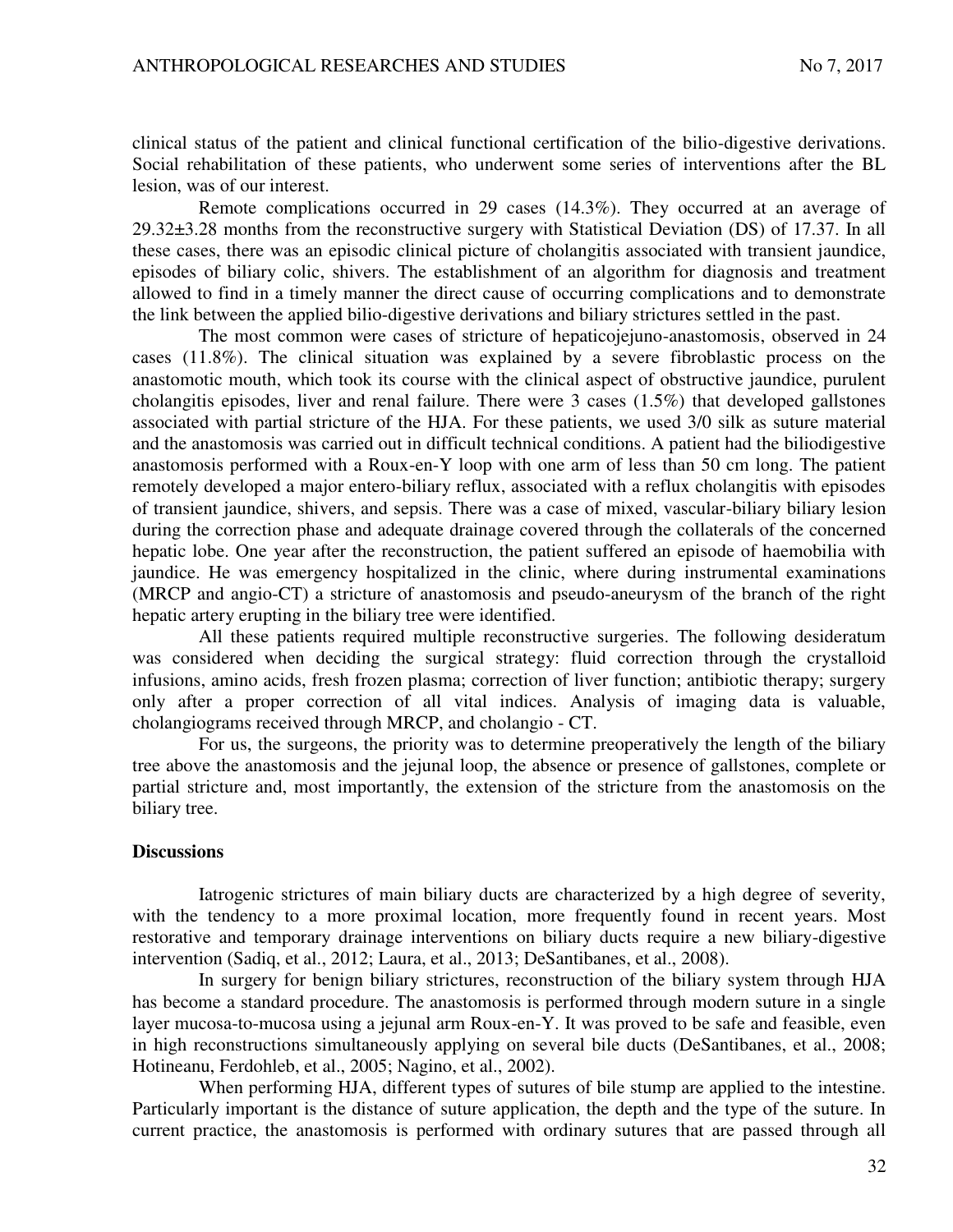layers. PDS suture material, Vycril 4/0-5/0 are accepted. We focus on a good eremitism, using sutures with a 2-3 mm step. The posterior lip is performed with the nodes in the lumen, and the anterior one with the nodes outside. The suture line is strengthened with up to 5 anterior sero-serous sutures only when necessary (Pleass, et al., 1998; Satoshi, et al., 2012).

Regardless of the biliary stump level, the precise mucosa-to-mucosa suture in a single plan of discontinued sutures and the placement of transanastomotic drainage tubes ensured a sufficient anastomosis with bile flow or remote strictures. It is quite important during high anastomosis, on the hilum level to drain each bile duct separately. Long-term outcome of these cases was reported as being comparable to low hepatico-jejuno-anastomosis (Sadiq, et al., 2012; Winslow, et al. 2009; Satoshi, et al., 2012; José, et al., 2010).

Hepp-Couinaud technique relies on the left extrahepatic hepatic duct. Fascia incision concentrated around the hepatic artery, portal vein and represents the "hilarium plaque", which allows easy exposure of the extrahepatic left hepatic duct. The left hepatic duct is an excellent choice for repairing proximal strictures because it is located under 4th segment and makes an optimal access to the stoma. In addition, it has a rich blood supply that is not affected by iatrogenic lesions, unlike the fragile blood supply of the common hepatic duct.

Remote results of HJA on Roux- en-Y loop are reported as very good by the majority of publications in the field, with excellent results in 85% of cases.

At least 5 years after the reconstruction are considered an optimal period of postoperative evaluation of the results. A series of studies underlines that two-thirds of complications occur within 2 years, 80% within 5 years, while 20% of failures may occur 5 years after the operation. According to L.H. Blumgart, 40% of re-strictures were identified after more than five years since the reconstructive surgery. Therefore, monitoring during the first five years or more is necessary for evaluating the results. In choosing the critical length of time, the professionals should consider comparing the results from different series of treatments (Leslie, et al., 2012).

Large international experience in studying the quality of life (QoL) presents promising opportunities of this method for all branches of clinical medicine and can be used with traditional indicators for monitoring the effectiveness of surgical treatment. There is currently no data on the level of disability and postoperative rehabilitation after reconstructive surgery. Therefore, we consider it important to study the future quality of life of patients with iatrogenic lesions and scar biliary strictures. The effectiveness of biliodigestive anastomoses should be evaluated in the immediate postoperative period and in time. Research of QoL can help solving the problem of patients' rehabilitation and their return to normal life.

#### **Conclusions**

The diagnosis and management of benign biliary strictures remain a challenge. Given the risks of septic biliary complications, the costs and the high associated morbidity due to repeated surgeries, an accurate diagnosis is crucial. Factors such as the detailed knowledge of the patient's medical history or embracing a multidisciplinary approach in managing treatment objectives have an important contribution to a satisfactory and lasting outcome. (Singh, et al., 2015).

The definitive goal of surgical management is to restore bile flow in the proximal gastrointestinal tract that prevents any reflux cholangitis, re-strictures of the biliary tree and chronic hepatobiliary pain.

Choosing the appropriate reconstructive surgical method to address iatrogenic biliary strictures depends on their localization. For type I strictures, an end-to-side choledochojejunostomy with a Roux-en-Y excluded loop is optimal. For the type II, the solution consists of a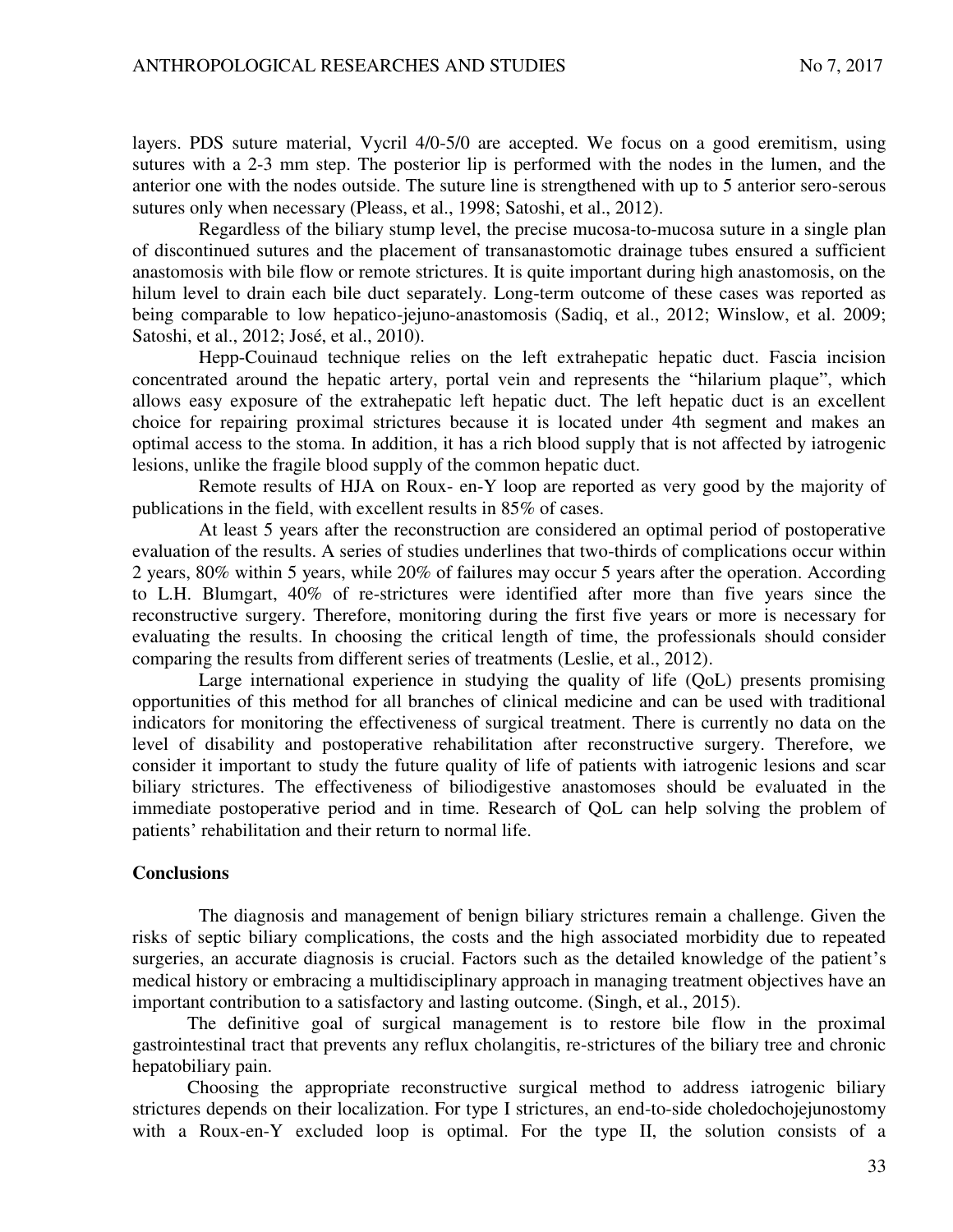choledochojejunostomy with a Roux-en-Y single loop, and in the case of a high upper extension of the stricture, we proceeded to hepaticojejunostomy with a Roux-en-Y excluded loop. For type III stenosis, an end-to-side hepaticojejunostomy with a Roux-en-Y excluded loop and transanastomotic drainage of the right and left hepatic ducts is applied. For type IV, a double hepaticojejunostomy with a Roux-en-Y excluded loop and mandatory transanastomotic drainage of both ducts is preferred.

A unified method for remote assessment of patients with postoperative biliary stricture would make possible a good estimation of the occurring complications and quality of life (QoL). Curently, it is important to know and evaluate the impact of biliary strictures and reconstructive operations on the patient's health and rehabilitation based on biomedical, physiological and socioeconomic indices. Study of QoL, among the multitude of factors related to health, would allow a deeper analysis of multifactorial components of human health according to WHO criteria, namely the medical-physiological, psychological and social problems of the patient.

## **Bibliography**:

- 1. Bachellier, P., Nakano, H., Weber, J.C., Lemarque, P., Oussoultzoglou, E., Candau, C., Wolf, P., Jaeck, D., 2001. Surgical repair after bile duct and vascular injuries during laparoscopic cholecystectomy: when and how? *World Journal of Surgery*, 25(10), pp.1335-1345.
- 2. Bektas, H., Schrem, H., Winny, M., Klempnauer, J., 2007. Surgical treatment and outcome of iatrogenic bile duct lesions after cholecystectomy and the impact of different clinical classification systems. *British Journal of Surgery*, 94(9), pp. 1119–1127.
- 3. Bergman, J.J., Burgemeister, L., Bruno, M.J., et al, 2001. Long-term follow-up after biliary stent placement for postoperative bile duct stenosis. *Gastrointestinal Endoscopy*, 54(2), pp. 154-161.
- 4. Bismuth, H., Majno P.E., 2001. Biliary stryctures: classification based on the principles of surgical treatment. *World Journal Surgery*, 25(10), pp.1241-1244.
- 5. Jarnagin, W.R., Belghiti J., Blumgart, L.H., 2012. *Blumgart's surgery of the liver, biliary tract, and pancreas*. Philadelphia: Elsevier Saunders.
- 6. De Santibáñes, E., Ardiles, V., Pekolj, J., 2008. Complex bile duct injures management. *HPB (Oxford)*, 10(1), pp. 4–12.
- 7. [Hirano](http://www.ncbi.nlm.nih.gov/pubmed/?term=Hirano%20S%5Bauth%5D) S., [Tanaka,](http://www.ncbi.nlm.nih.gov/pubmed/?term=Tanaka%20E%5Bauth%5D) E., [Tsuchikawa,](http://www.ncbi.nlm.nih.gov/pubmed/?term=Tsuchikawa%20T%5Bauth%5D) T., Matsumoto, J., Shichinohe, T., Kato, K., 2012. Techniques of biliary reconstruction following bile duct resection*. Journal of Hepato-Biliary-Pancreatic Sciences*, 19(3), pp. 203–209.
- 8. Hotineanu, V., Ferdohleb, A., Hotineanu, A., 2005. Strategia chirurgicală în rezolvarea icterului obstructiv benign. *Chirurgia* (Revista Societatii Romane de Chirurgie), 100(3), pp. 241-250.
- 9. José, A., Sampaio, C. Kist K., Th., Passarin, L., 2010. Benign biliary strictures: repair and outcome with the use of silastic Trans-hepatic Trans-anastomotic stents. *ABCD. Arquivos Brasileiros de Cirurgia Digestiva*, 23(4), pp. 259-265.
- 10. [Keith, D., Lillemoe,](http://www.ncbi.nlm.nih.gov/pubmed/?term=Lillemoe%20KD%5Bauth%5D) M.D., [Genevieve, B., Melton,](http://www.ncbi.nlm.nih.gov/pubmed/?term=Melton%20GB%5Bauth%5D) [John, L., Cameron,](http://www.ncbi.nlm.nih.gov/pubmed/?term=Cameron%20JL%5Bauth%5D) M.D., et al., 2000, Postoperative Bile Duct Strictures: Management and Outcome in the 1990s. *Annals of Surgery*, 232(3), pp. 430–441.
- 11. Lau, W.Y., Lai, E.C., 2007. Classification of iatrogenic bile duct injury. *Hepatobiliary & Pancreatic Diseases International (HBPD INT)*, 6(5), pp. 459–463.
- 12. Alseidi, A., Wiebusch, A., Smith, R.K. and Helton, W.S., 2013. Bile Duct Injury. In: L.J. Moore, K.L. Turner, S.R. Todd, eds. *Common problems in acute care surgery.* London: Springer, pp. 273-292